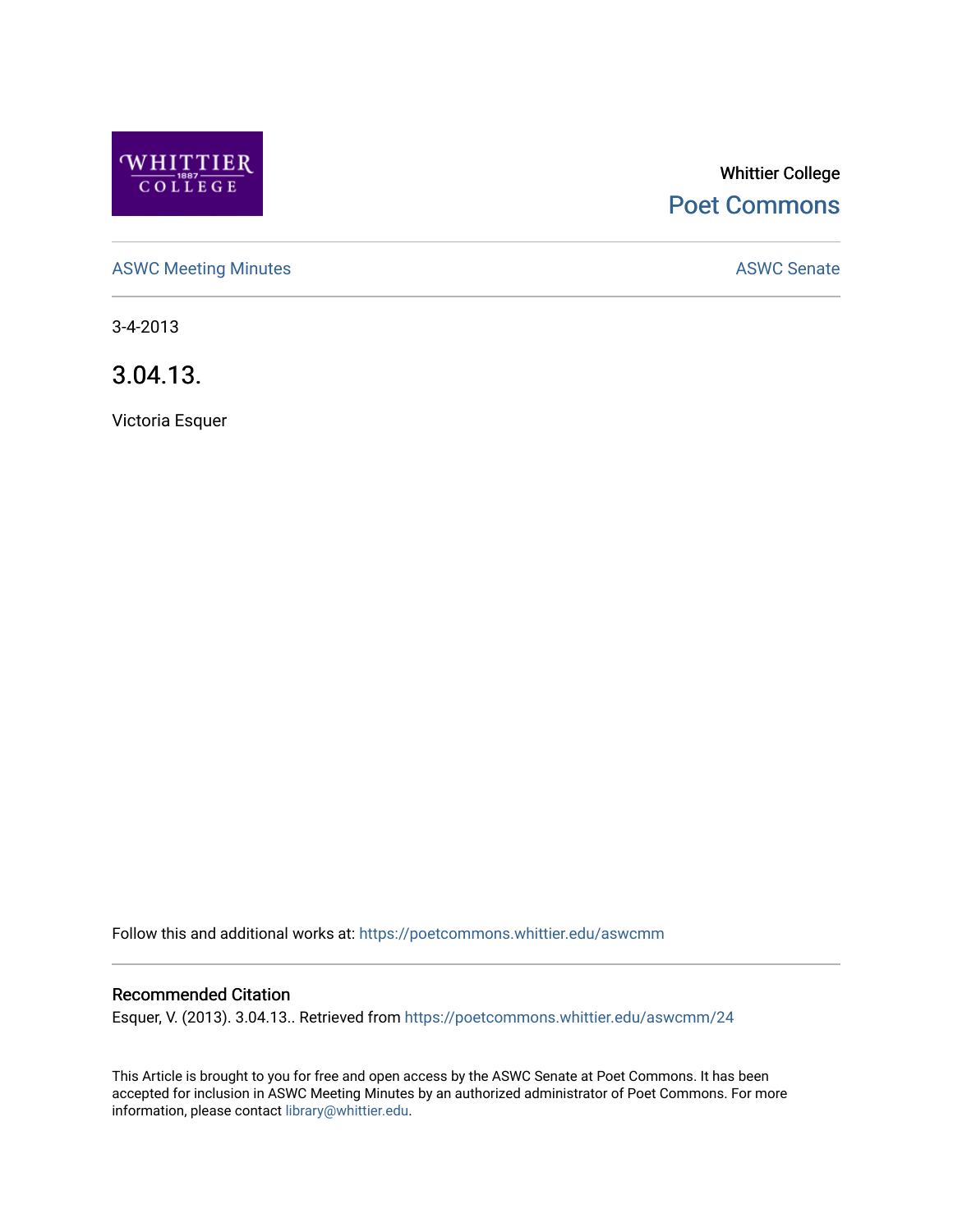

# **Meeting Minutes for Monday, March 4, 2013**

# **I. Meeting is called to order at 7:07pm**

- a. Moment of Silence observed
- b. Inspirational Quote
	- a. "If one oversteps the bounds of moderation, the greatest pleasures cease to please." -Epictetus
	- b. Read by Ms. Vargas

# **II. Mission Statement**

- a. The ASWC Senate, as the governing body of the Associated Students of Whittier College, is dedicated to the betterment of the college as an institution and as a member of the broader community. The Senate shall assist on-campus clubs and organizations in creating, promoting and implementing dynamic programs and events that involve students and add value to their educational experience. This body will act as an open forum for students to voice their opinions and desires, always keeping the best interests of the ASWC in mind. In all of its actions, the Senate will serve the students first with integrity, dedication, responsibility and humility.
- b. Read by Ms. Martinez

# **III. Roll Call- Ms. Esquer**

- a. **Present:** Mr. D. Raygoza, Mr. P. Norton, Mr. R. Oliver, Mr. G. Carlson, Ms. D. Solis, Ms. B. Vargas, Mr. M. Baron, Ms. D. Martinez, Mr. A. Xiong, Mr. T. Van Dyke, Mr. J. Alioto, Ms. B. Mendoza, Ms. Reyes, Mr. M. Cruz, Mr. W. Sanchez
- b. **Absent:** Ms. M. Garcia (excused), Ms. S. Tadesse (unexcused)

# **IV. Minutes Amendment/Approval**

a. Mr. Van Dyke approved at 7:09pm

# **V. President's Message- Mr. Raygoza**

- a. Wear Senate polos next Monday for Senate pictures
- b. Launch of the new Whittier College website coming soon
- c. Executive board meeting after senate meeting to review goals established Jan Term retreat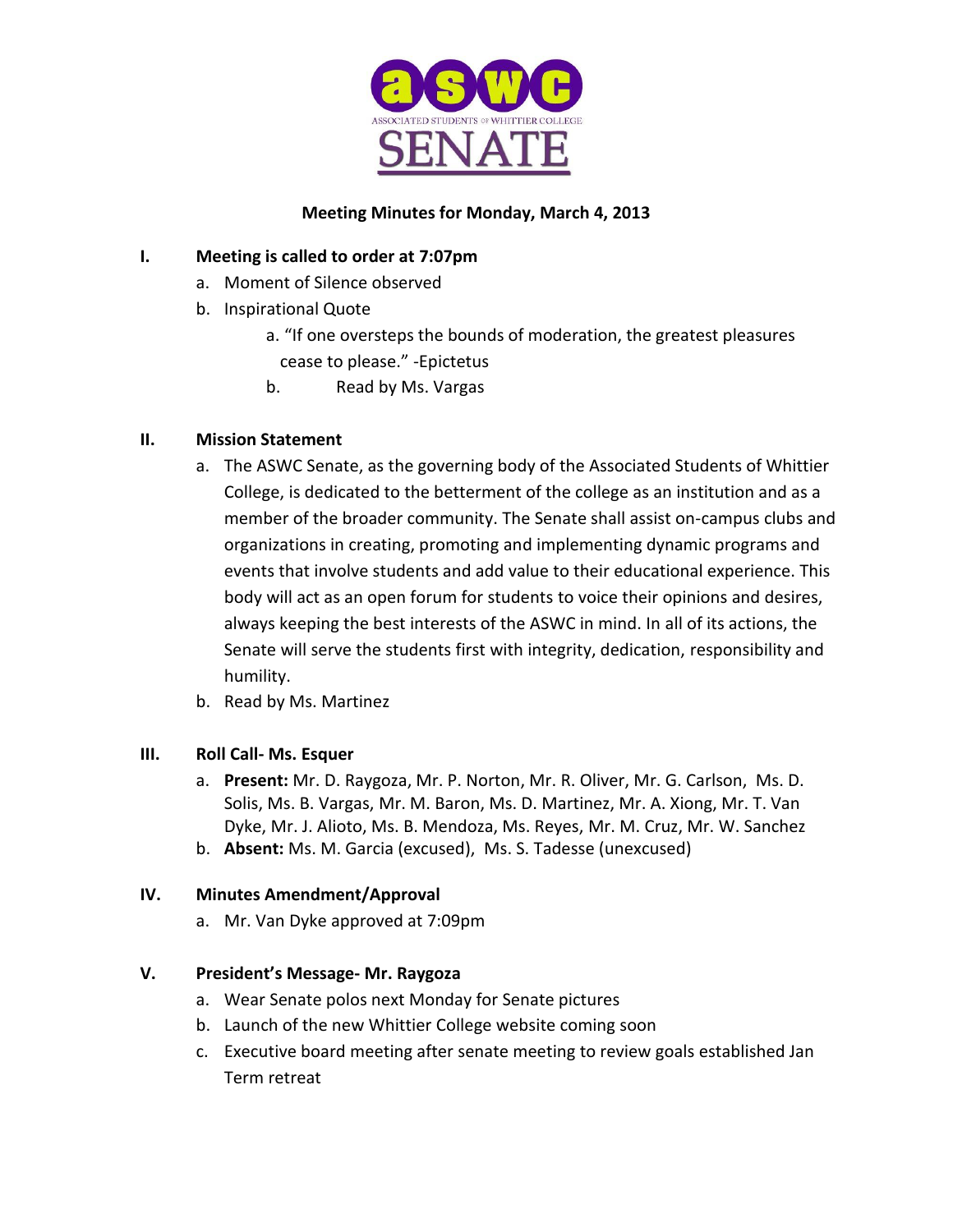#### **VI. Personnel Issue**

- a. Motion for meeting to be closed at 7:10pm- Mr. Sanchez
- b. Meeting reopened at 7:14pm- Mr. Norton
- c. Congratulations to the following new senators who have joined the table:
	- a. Student Body Representatives:
		- 1. Cody Allman
		- 2. Robert Duarte
		- 3. Matt Manzano
	- b. Commuter Representative:
		- 1. Connor Kenney

#### **VII. Treasurer's Report- Mr. Carlson**

## **ASWC ACCOUNTS**

| Executive Budget Balance:<br>Reserve Account Balance:                                                     | \$12,570.60 est<br>\$65,869.21 est |
|-----------------------------------------------------------------------------------------------------------|------------------------------------|
| Total Funds Allocated:                                                                                    | <b>s</b> o oo                      |
| TOTAL ASWC FUNDS:<br>• General Fund:<br>• Low Budget Events Fund:                                         | \$ 55,390.45 est<br>mer ged        |
| Total Requests Pending<br>• First Readings Pending:<br>• Second Readings<br>Pending:<br>• Future Readings | \$30,150.25<br>8769.94             |
| Pending:                                                                                                  | SO 00                              |

## **RELATED ACCOUNTS**

| Program Board Account: | \$31,005.00 est.  |
|------------------------|-------------------|
| Media Council Account: | $$66.780.00$ est. |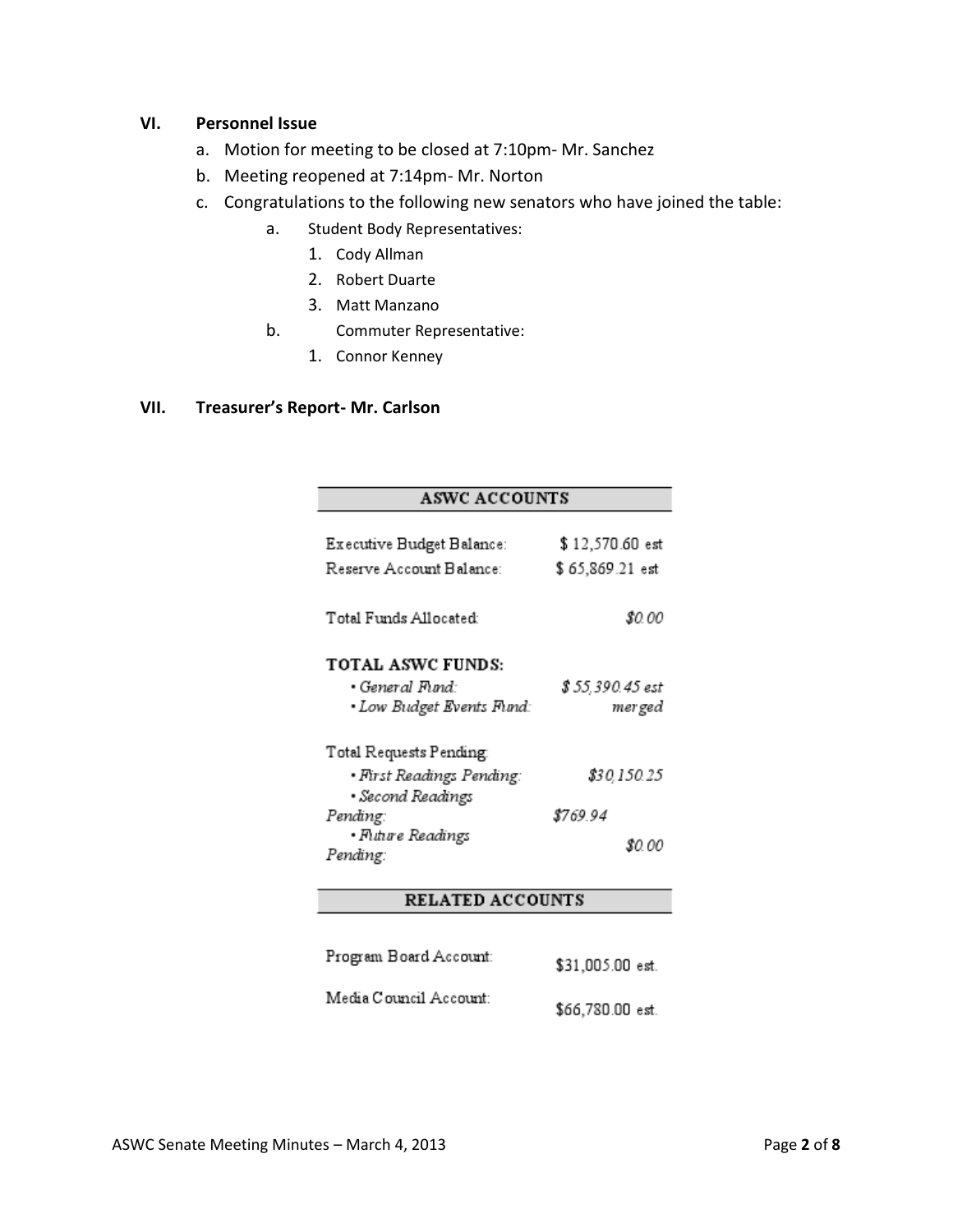## **VIII. Constituent Reports**

- a. Ms. Solis (Freshman Class Council Rep)
	- a. Met with Area Coordinator, Joe Melendez
	- b. Planning an ice cream social event for the freshmen next week either Tuesday (3/12) or Wednesday (3/13)
- b. Ms. Vargas (Off Campus Rep)
	- a. Meeting with Commuter committee Tuesday 3/4 at 6:05pm in Senate **Office**
- c. Mr. Baron (Student Body Rep)
	- a. Nothing new to report
- d. Miss Martinez (Off Campus Rep)
	- a. Meeting with Commuter committee
- e. Mr. Xiong (Turner Rep)
	- a. Working on getting a new fridge for Turner
- f. Mr. Van Dyke (Turner Rep)
	- a. Nothing new to report
- g. Mr. Alioto (Harris Rep)
	- a. Nothing new to report
- h. Ms. Mendoza (Inter-Club Council Chair)
	- a. Meet every Tuesday at 12:30pm in Diehl 104
- i. Mr. Tejada (Media Council)
	- a. Media Council meetings are Tuesday at 4:30pm in the Video Production Studios (VPS)  $1<sup>st</sup>$  floor of the library
	- b. Media Council budgets will have second readings next week
	- c. Media Council shirts soon to come
- j. Mr. Cruz (Inter-Society Council Co-Chair)
	- a. ISC co-chair nominations were today
	- b. ISC co-chair elections will take place next Monday, March  $12^{th}$
	- c. MarTgras is Friday, March  $8<sup>th</sup>$  at 9pm in the Upper Quad
- k. Mr. Sanchez (Minority Caucus Rep)
	- a. Newman Club is working with Bon Appetit to provide fish meals every Friday for those who observe lent
	- b. Amigos Unidos presents movie screening to promote Hispanic culture tomorrow in Science 302 at 6pm
- l. Ms. Reyes (Student Athletic Advisory Committee Rep)
	- a. Meet with president of NCAA on March  $14<sup>th</sup>$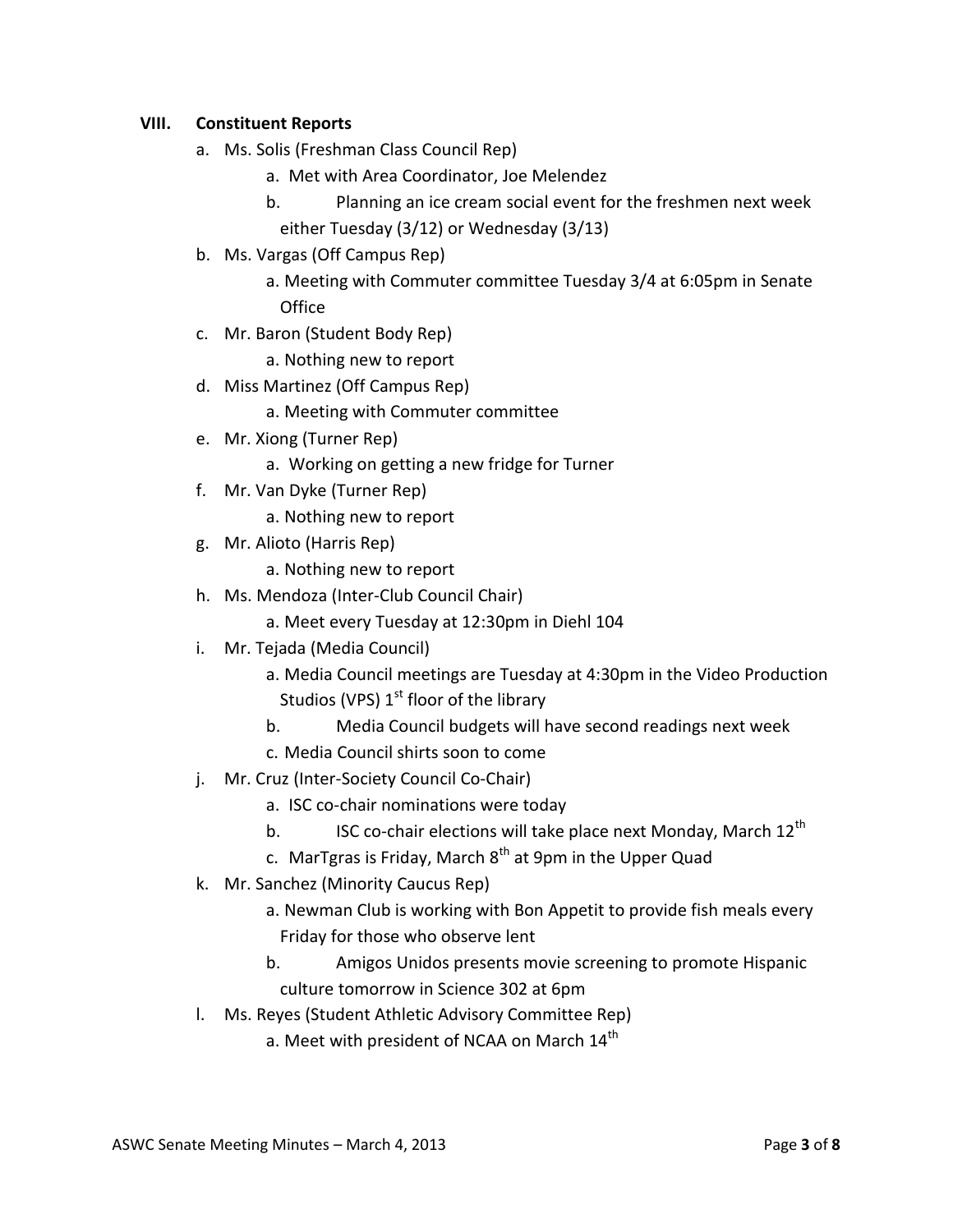## **IX. Committee Reports**

- a. Administrative- Mr. Norton
	- a. Welcome to Mr. Manzano
	- b. Working on the spirit of the constitution to reflect transparency
	- c.Working to create an amendment involving student DJs and funding
	- d. Will soon address ASWC constitution and election code
- b. Budget- Mr. Carlton
	- a.Meetings will be on Mondays at 4:30pm in the Senate Office
	- b. Based on the enrollment numbers and the deposit of the student activity fee the new budget amount is: \$55,000
	- c. Those who get funded today should receive email regarding their allocation
- c. Campus Relations- Mr. Oliver
	- a. Nothing new to report
- d. Elections- Ms. Esquer
	- a.Congrats to the new Senators on the table!
	- b. No election meetings until the next round of elections, which will be in September
- e. Program Board (reported by Mr. Oliver in Ms. Garcia's absence)
	- a. \$25 for Lumies tickets which will be sold outside the CI until Tuesday, March  $5<sup>th</sup>$  at dinner time
	- b. Luminarias will be held at the GRAMMY Museum at LA Live on Saturday, March 9, 2013 and will feature Cas Haley from America's Got Talent, time to explore the museum, and food from Wolfgang Puck.
- f. Advocacy- Mr. Alioto
	- a. Continuing work on Students Bill of Rights
	- b. Meetings are every Tuesday at 6pm in the Senate Office
	- c. Finalize document to present to Andre Coleman on 3/5/13
	- d. Set up an appointment to meet with Andre Coleman after Spring Break
- g. Culinary- Ms. Esquer
	- a. Meeting at 6pm Thursday, March  $4<sup>th</sup>$  in The Spot
- h. Environmental- Mr. Van Dyke
	- a. Meeting at 6:15 every Monday in the Senate Office
	- b. Meeting with Dean Ortiz about bike rack issue
	- c. Meet with Mr. Van Dyke after this Senate meeting to talk about when committee is free to meet with Dean Ortiz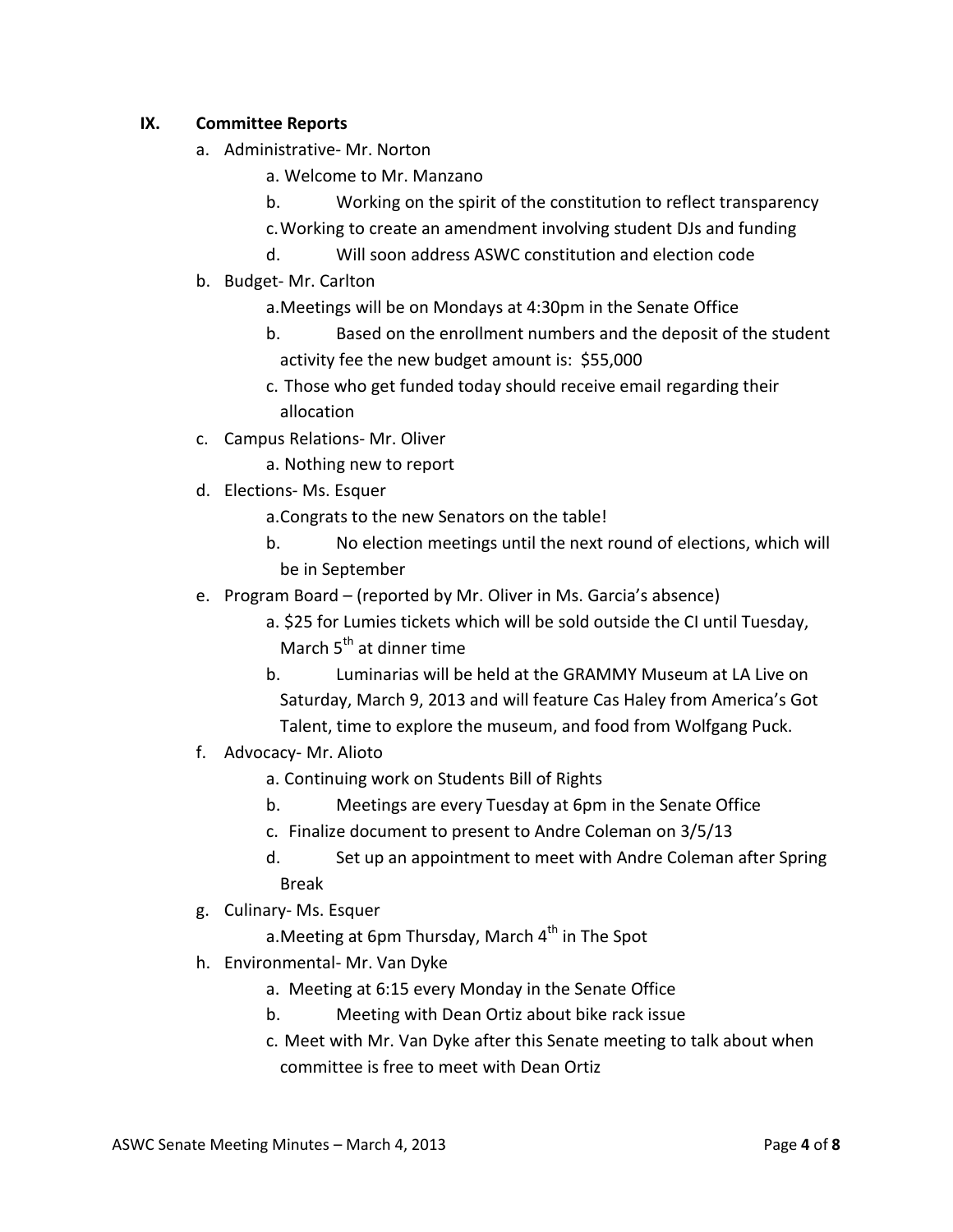i. Student Feedback- Ms. Solis

a.Meeting at 5pm every Monday in the Senate Office

- b. April 15<sup>th</sup> Vice President for Finance, Jim Dunkelman, will visit Senate meeting to discuss the budget
- X. **Public Voice -** This is the portion of the meeting for anyone who is not on the table to address any questions, comments, or concerns.
	- a. No concerns expressed

## **XI. First Readings**

#### **a. Alcohol Awareness Speaker by the Thalians**

- a. April  $11<sup>th</sup>$  from 6:30-8:30 in Hoover 100
- b. This is event will bring awareness to campus with posters and speakers
- c.Hope to collaborate with LEAP and Poet Entertainment
- d. Requested amount: \$3,500

## **b. Adam and Eve Dance by the Lancer Society**

- a. April 19<sup>th</sup> from 9pm-12am in the Upper Quad
- b. This event was started in the 1980s
- c.The society acquired donations from private businesses, Monster, and a nursery for decorations such as plants
- d. Requested amount for two DJs: \$2,500
- e. Mr. Alioto- motion to fast track event
- f. Item moved to daily calendar considerations

# **c. Allies Training by TOBGLAD**

- a. Annual event which entitles a day where a guest speaker comes to campus and has an open forum for students and faculty
- b. Most of LGBT support comes from allies
- c. TOBGLAD raised \$1,500 (food, lodging, air travel) on their own and is only requesting \$1500 from ASWC for the speaker
- d. Requested amount: \$1,500

#### **d. Animal House by the Franklins**

- a. March 30, 2013 from 9pm-1am
- b. Franklin Society wants to bring back the toga party theme
- c.Venue: Crystal Marquis, open cash bar, dj with lights and screens
- d. Requested amount: \$6,039.25
- **e. Chemistry Ice Cream Social by Chemistry Club**
	- a. March 12, 2013 at 5pm in Sci 304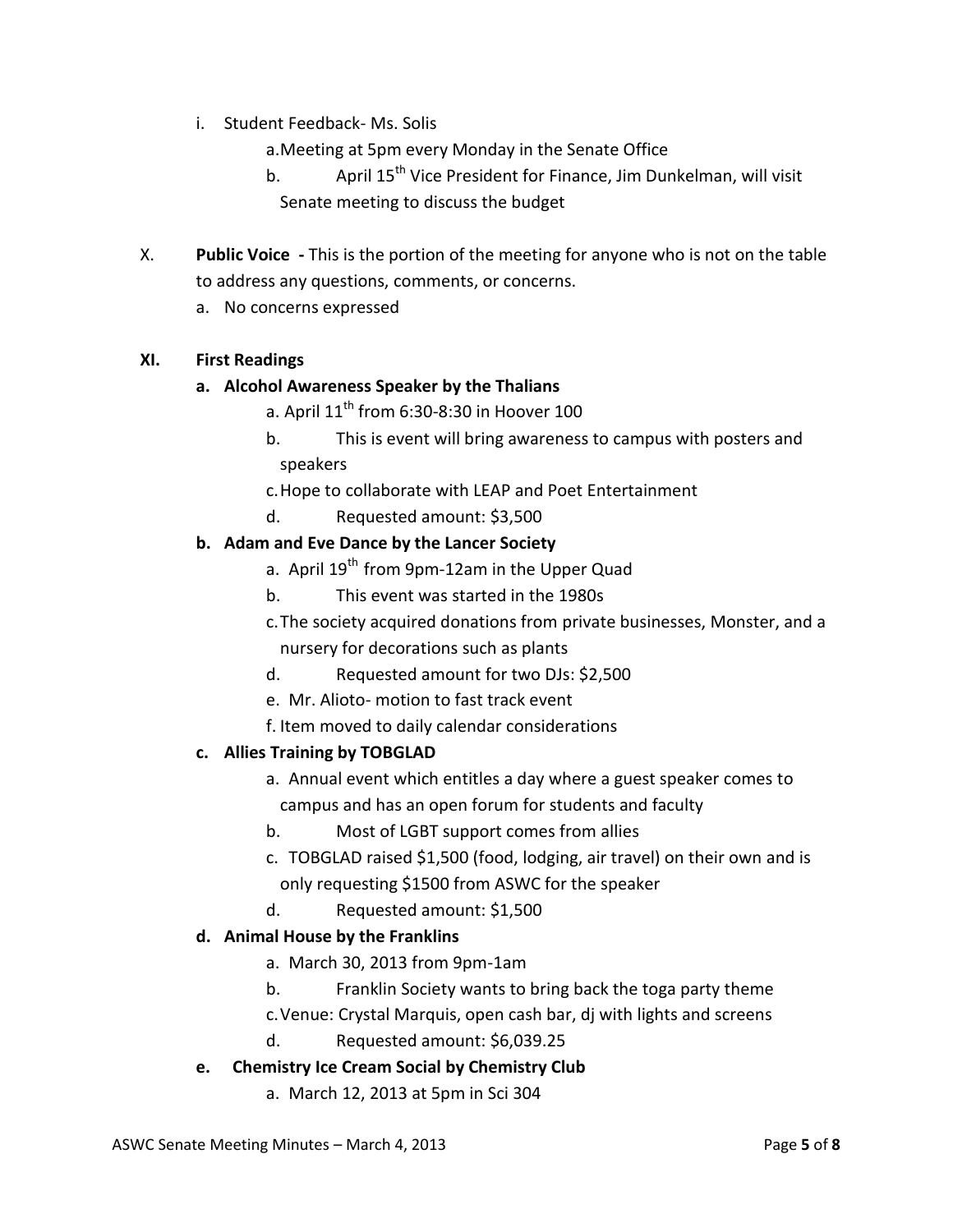- b. Chemistry Club wants to have an ice cream social with Dip-n-dots and has worked with chemistry department to host this event
- c.The club normally pay out of pocket for this event but decided to come
- to Senate since Senate funds clubs
- d. Recommended amount: \$40
- e. Move to fast track event- Ms. Martinez
- f. Item moved to daily calendar considerations

# **f. Jazz Combo by the Thalian Society**

a.March 7, 2013 from 11:30am-1:30pm

- b. 4 piece jazz band to promote marTgras
- c. Move to table this event- Mr. Williama
- d. Objection- Mr. Alioto
- e. not registered on EMS
- f. against objection: 16; for objection: 0; abstain: 0
- g. Motion denied
- h. Mr. Sanchez- move to fast track this event
- i. Item moved to daily calendar considerations

# **g. Math Club Meeting by the Math Club**

a.Recommended amount: \$150.00

- b. Event already passed
- c. No funding allocated

# **h. Movie Rights for Alcohol Awareness Week by the Thalian Society**

- a. April  $9^{th}$  at 6:30pm in SC 300
- b. Requested amount for movie rights: \$321.00

# **i. Physics Club Star Party by the Physics Club**

- a. April 19, 2013 at 1pm
- b. Location: Joshua Tree National Park
- c.Very successful event every year
- d. Requested amount: \$1,300
- e. Point of Information: If an event is off campus, clubs/organizations don't have to go through Bon Appetit – Mr. Sanchez

# **j. Side Saddle by the Orthogonian Society**

- a. April 26, 2013 from 9pm-1am
- b. Successful last year without bull, this year will have bull
- c. Alumni help for fundraising
- d. Requested amount: \$5,800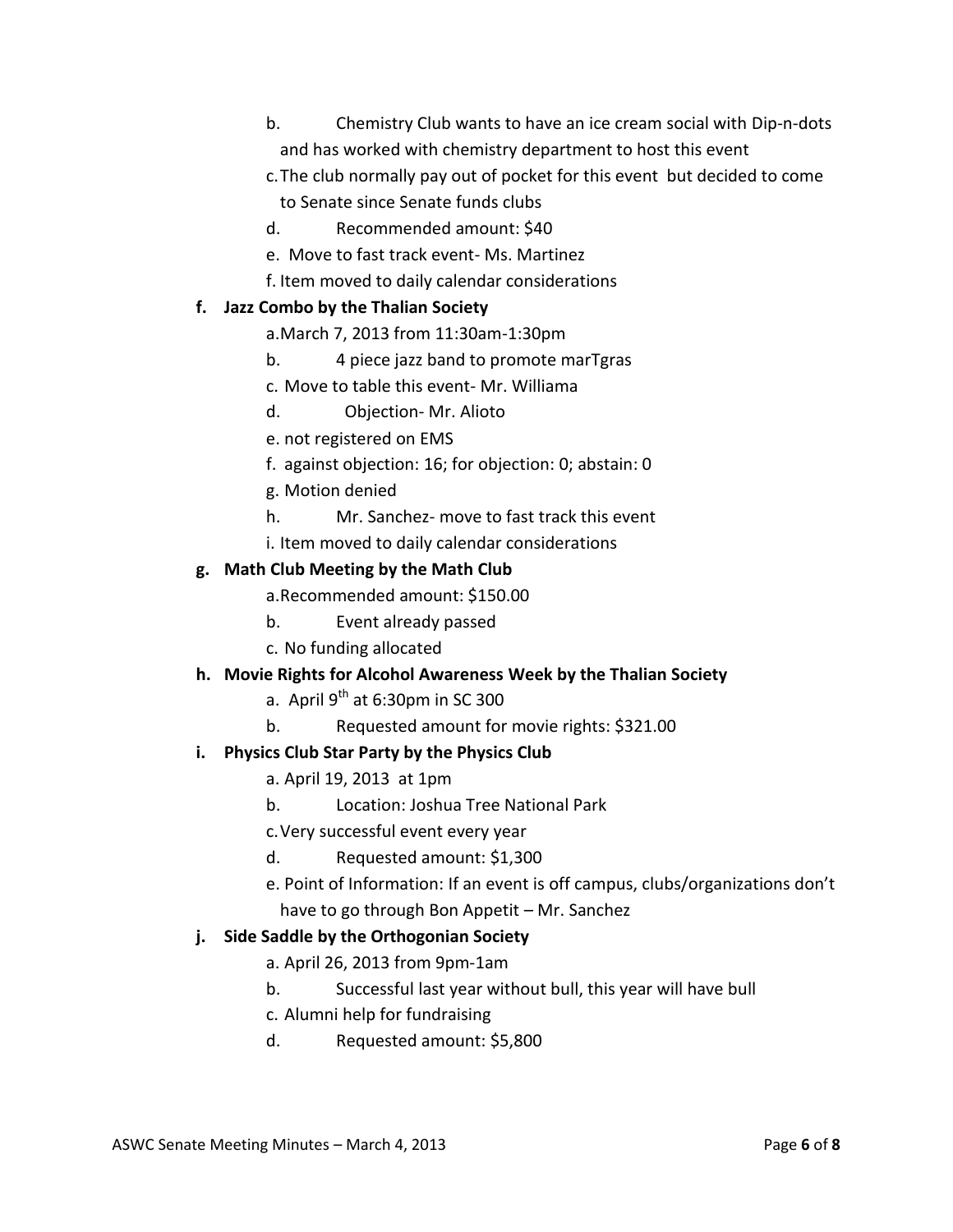## **XII. Daily Calendar Considerations**

## **a. Heavy Speed Bags by Whittier Athletic Center**

- a. Funding this will provide Poets with a new way to workout
- b. Speed bags come with bands
- c.The bags will be placed in Dance Room and stored by the Athletic Department
- d. Requested amount: \$269.94
- e.Mr. Manzano- motions to fund this item in the requested amount of \$269.94 (from reserve account)
- f. Motion uncontested

## **b. Psi Chi Induction Ceremony by Psi Chi Honors Society**

- a. 12-14 new inductees
- b. important ceremony
- c. Yearly meeting for inductees at Harley House
- d. Will work with Bon Appetit for food
- e.Requested amount: \$500
- f. Ms. Solis- motions to fund event in the requested amount of \$500
- g. Motion uncontested

#### **c. DJs for Adam and Eve by the Lancer Society**

- a. Ms. Vargas- motions to fund the DJs for this event in the requested amount of \$2,500
- b. Motion uncontested

#### **d. Chemistry Ice Cream Social by the Chemistry Club**

- a. March  $12^{th}$  from 5pm-6:30pm in Sci 304
- b. Chemistry Department is donating liquid nitrogen
- c. Mr. Van Dyke- motions to fund event in the requested amount of \$40
- d. Motion uncontested

#### **e. Jazz Combo by the Thalian Society**

a.March  $7<sup>th</sup>$  from 11:30am-1:30pm

- b. Event now approved on EMS for the Campus Courtyard
- c.Ms. Martinez- motions to fund this event in the recommended amount of \$200
- d. Motion uncontested

#### **XIII. Miscellaneous Business**

a. None stated